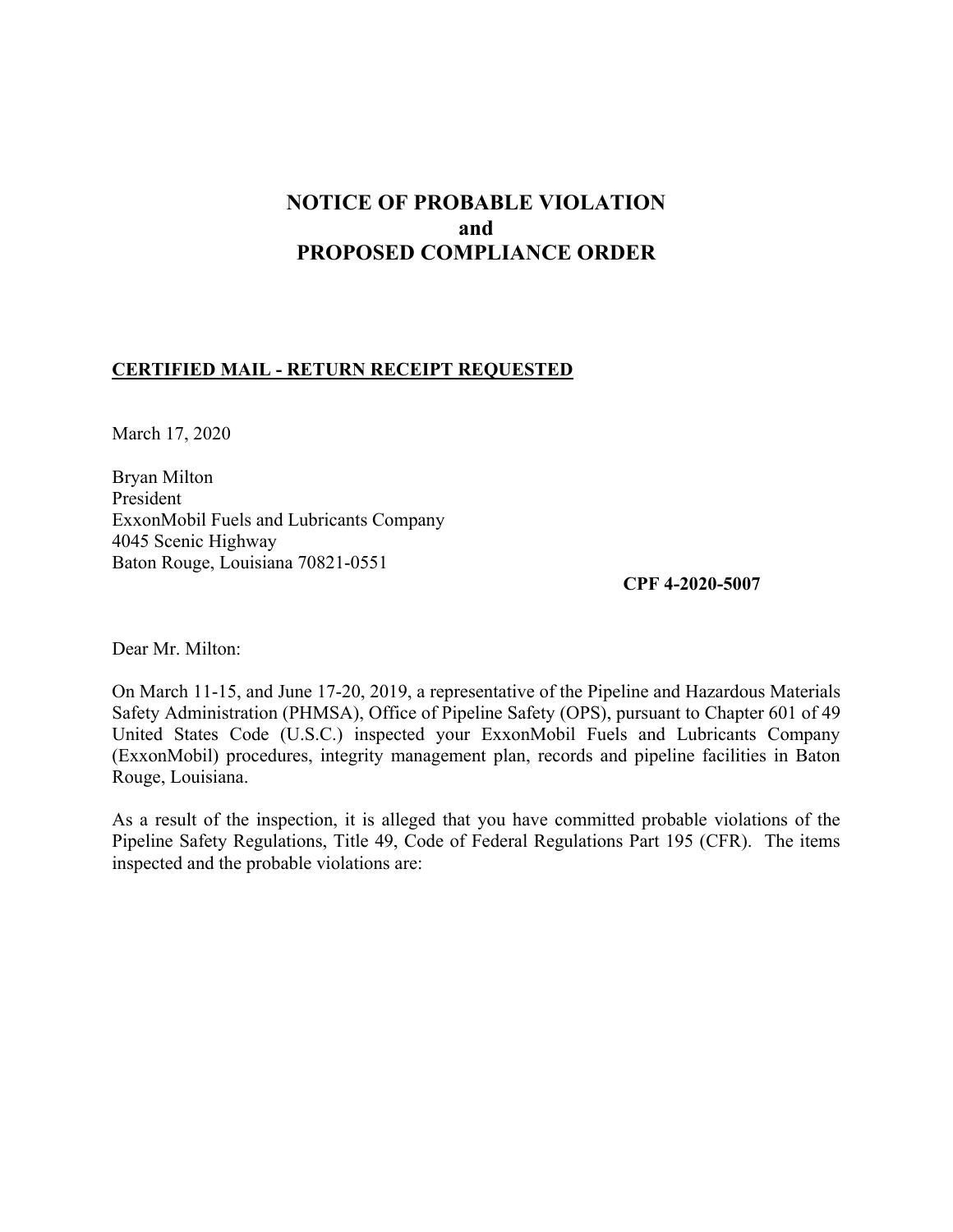**1. §195.1 Which pipelines are covered by this part?** 

**(a) Covered. Except for pipelines listed in paragraph (b) of this Section, this Part applies to pipeline facilities and the transportation of hazardous liquids or carbon dioxide associated with those facilities in or affecting interstate or foreign commerce, including pipeline facilities on the Outer Continental Shelf (OCS). Covered pipelines include, but are not limited to…** 

**(c) Breakout tanks. Breakout tanks subject to this Part must comply with requirements that apply specifically to breakout tanks and, to the extent applicable, with requirements that apply to pipeline systems and pipeline facilities. If a conflict exists between a requirement that applies specifically to breakout tanks and a requirement that applies to pipeline systems or pipeline facilities, the requirement that applies specifically to breakout tanks prevails.** 

ExxonMobil failed to identify all breakout tanks at its Anchorage Tank Farm subject to 49 CFR Part 195.

During the PHMSA inspection, a review of the station piping determined that the jurisdictional status of all of the tanks within the facility was inaccurate. The review identified tanks that were omitted from regulatory oversight under 49 CFR Part 195.

#### **2. § 195.420 Valve maintenance.**

### **(a) Each operator shall, at intervals not exceeding 71∕2 months, but at least twice each calendar year, inspect each mainline valve to determine that it is functioning properly.**

ExxonMobil failed to inspect its DOT valves 4905A, 4905B, 4917A, and 4917B to determine that it is functioning properly at invervals not exceed 7½ months, but at least twice each calendar year as required by § 195.420(b). During the inspection, ExxonMobil had only one valve inspection record for these valves dated February 26, 2019, at the Anchorage Tank Farm facility and missed the inspections for the 2017 and 2018 calendar years.

#### **3. § 195.406 Maximum operating pressure.**

**(a) Except for surge pressures and other variations from normal operations, no operator may operate a pipeline at a pressure that exceeds any of the following:** 

**(1) The internal design pressure of the pipe determined in accordance with §195.106. However, for steel pipe in pipelines being converted under §195.5, if one or more factors of the design formula (§195.106) are unknown, one of the following pressures is to be used as design pressure:**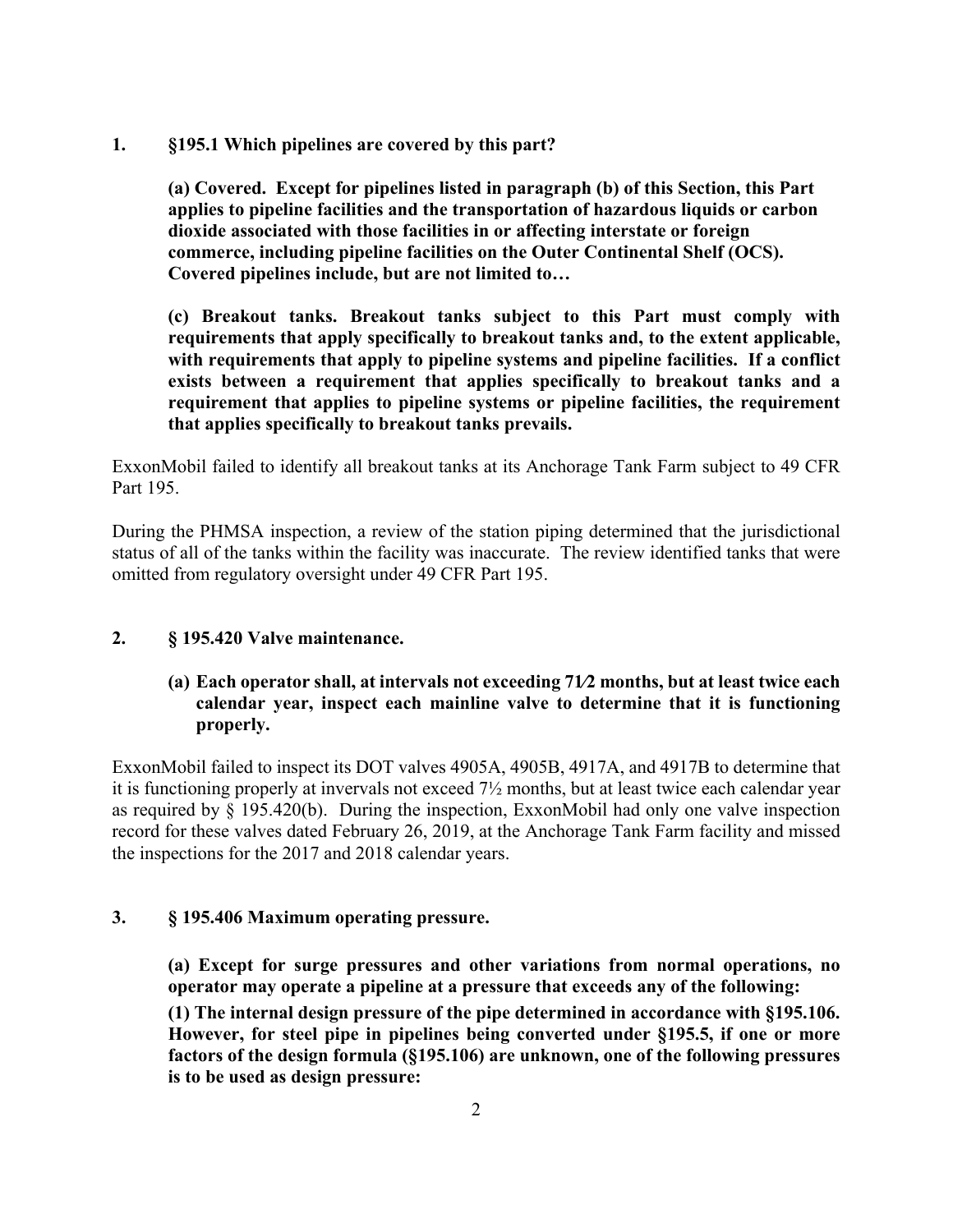**(i) Eighty percent of the first test pressure that produces yield under section N5.0 of Appendix N of ASME/ANSI B31.8 (incorporated by reference, see §195.3), reduced by the appropriate factors in §§195.106(a) and (e); or** 

**(ii) If the pipe is 323.8 mm (12¾ in) or less outside diameter and is not tested to yield under this paragraph, 1379 kPa (200 psig).** 

**(2) The design pressure of any other component of the pipeline.** 

**(3) Eighty percent of the test pressure for any part of the pipeline which has been pressure tested under Subpart E of this part.** 

**(4) Eighty percent of the factory test pressure or of the prototype test pressure for any individually installed component which is excepted from testing under §195.305.** 

**(5) For pipelines under §§195.302(b)(1) and (b)(2)(i), that have not been pressure tested under Subpart E of this part, 80 percent of the test pressure or highest operating pressure to which the pipeline was subjected for 4 or more continuous hours that can be demonstrated by recording charts or logs made at the time the test or operations were conducted.** 

ExxonMobil failed to establish the maximum operating pressure in accordance with § 195.406 for relief lines 4905 and 4917. ExxonMobil records provided during the inspection did not document a pressure test record for relief line 4905 as required by 195.406 (a)(1) and (a)(3) nor was it able to provide MOP internal pressure calculations for either relief line 4905 or relief line 4917 as required by 195.406 (a)(1).

**4. § 195.452 Pipeline integrity management in high consequence areas.** 

**(j) What is a continual process of evaluation and assessment to maintain a pipeline's integrity?** 

**(1) General. After completing the baseline integrity assessment, an operator must continue to assess the line pipe at specified intervals and periodically evaluate the integrity of each pipeline segment that could affect a high consequence area** 

ExxonMobil failed to complete the re-assessment of the pipeline at the required five-year assessment interval as required by  $\S$  195.452(j)(1). ExxonMobil did not perform an integrity assessment following its baseline assessment on November 22, 2002. ExxonMobil conducted its next assessment on July 20, 2017, ten years beyond the required time frame.

#### Proposed Compliance Order

Under 49 U.S.C. § 60122 and 49 CFR § 190.223, you are subject to a civil penalty not to exceed \$218,647 per violation per day the violation persists, up to a maximum of \$2,186,465 for a related series of violations. For violation occurring on or after November 27, 2018 and before July 31, 2019, the maximum penalty may not exceed \$213,268 per violation per day, with a maximum penalty not to exceed \$2,132,679. For violation occurring on or after November 2, 2015 and before November 27, 2018, the maximum penalty may not exceed \$209,002 per violation per day, with a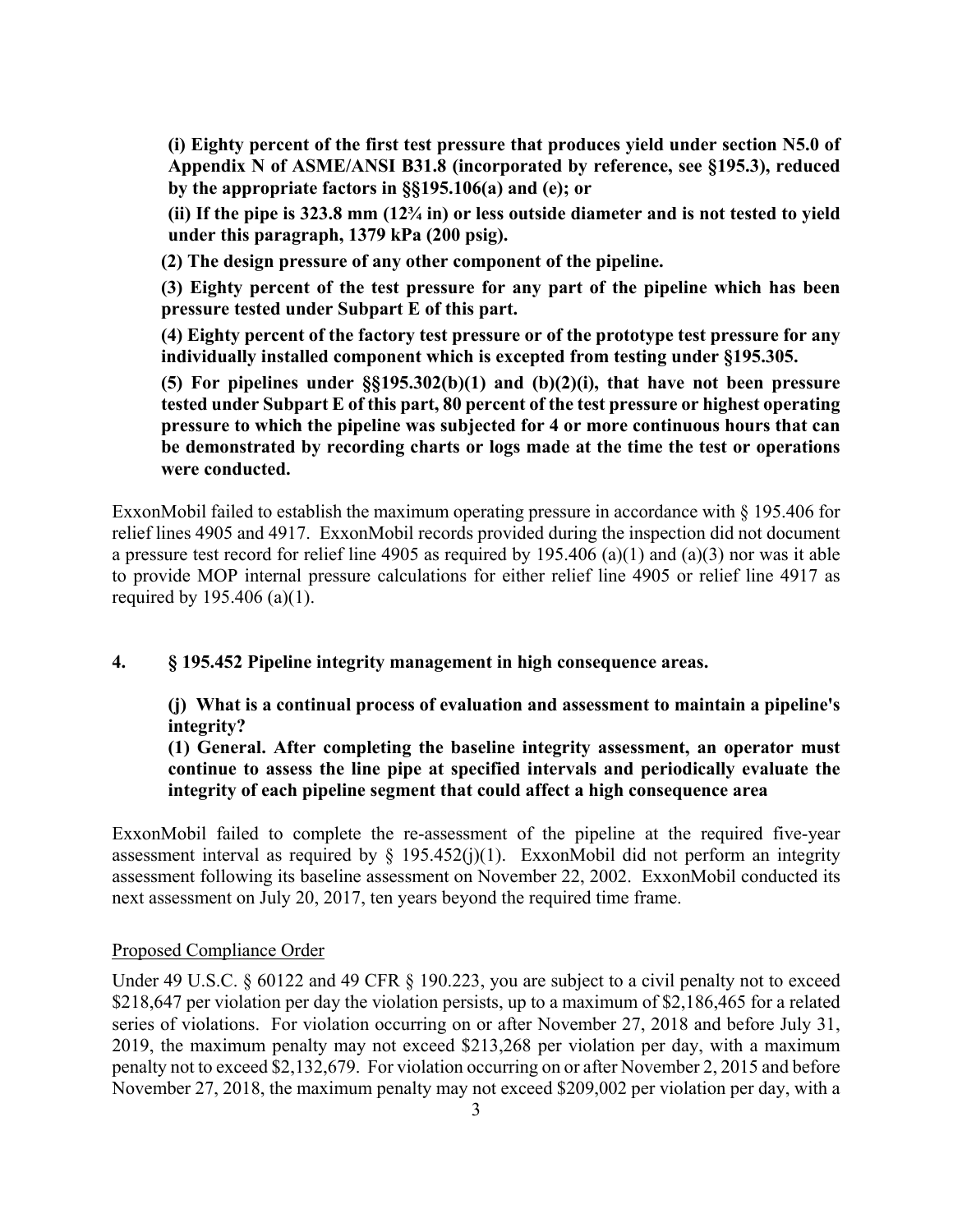maximum penalty not to exceed \$2,090,022. For violations occurring prior to November 2, 2015, the maximum penalty may not exceed \$200,000 per violation per day, with a maximum penalty not to exceed \$2,000,000 for a related series of violations.

We have reviewed the circumstances and supporting documents involved in this case, and have decided not to propose a civil penalty assessment at this time.

With respect to items 1, 2, and 3 pursuant to 49 U.S.C. § 60118, the Pipeline and Hazardous Materials Safety Administration proposes to issue a Compliance Order to ExxonMobil Fuels and Lubricants Company. Please refer to the *Proposed Compliance Order*, which is enclosed and made a part of this Notice.

#### Warning Item

With respect to item 4 we have reviewed the circumstances and supporting documents involved in this case and have decided not to conduct additional enforcement action or penalty assessment proceedings at this time. We advise you to promptly correct this item. Failure to do so may result in additional enforcement action.

#### Response to this Notice

Enclosed as part of this Notice is a document entitled *Response Options for Pipeline Operators in Enforcement Proceedings*. Please refer to this document and note the response options. All material you submit in response to this enforcement action may be made publicly available. If you believe that any portion of your responsive material qualifies for confidential treatment under 5 U.S.C. 552(b), along with the complete original document you must provide a second copy of the document with the portions you believe qualify for confidential treatment redacted and an explanation of why you believe the redacted information qualifies for confidential treatment under 5 U.S.C. 552(b).

Following the receipt of this Notice, you have 30 days to submit written comments, or request a hearing under 49 CFR § 190.211. If you do not respond within 30 days of receipt of this Notice, this constitutes a waiver of your right to contest the allegations in this Notice and authorizes the Associate Administrator for Pipeline Safety to find facts as alleged in this Notice without further notice to you and to issue a Final Order. If you are responding to this Notice, we propose that you submit your correspondence to my office within 30 days from receipt of this Notice. This period may be extended by written request for good cause.

In your correspondence on this matter, please refer to **CPF 4-2020-5007** and, for each document you submit, please provide a copy in electronic format whenever possible.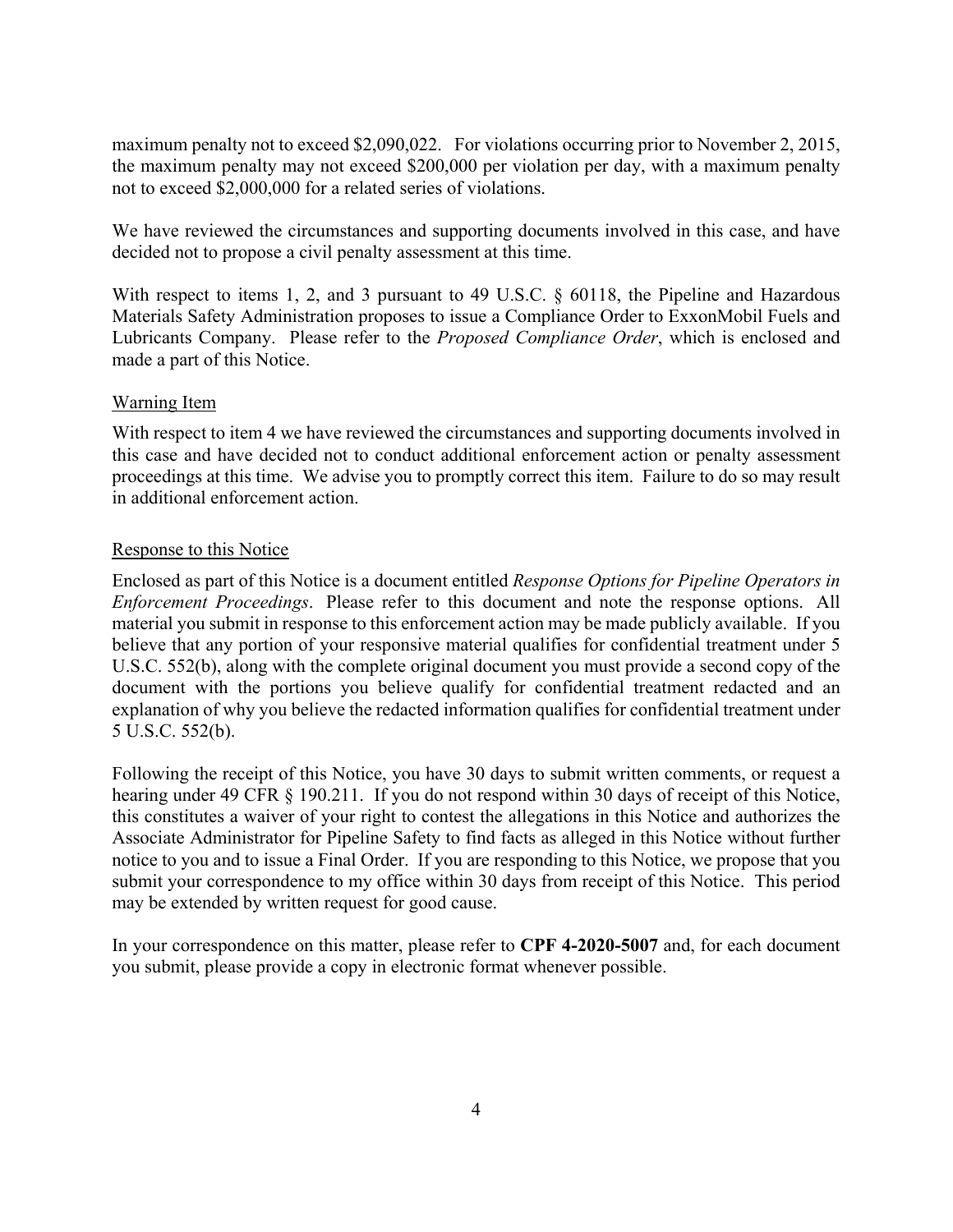Sincerely,

Mary L. McDaniel, P.E. Director, Southwest Region Pipeline and Hazardous Materials Safety Administration

cc: Gloria M. Moncada, Senior Executive, ExxonMobil Fuels and Lubricants Company, 4045 Scenic Highway, Baton Rouge, Louisiana 70821-0551

Enclosures: *Proposed Compliance Order Response Options for Pipeline Operators in Enforcement Proceedings*